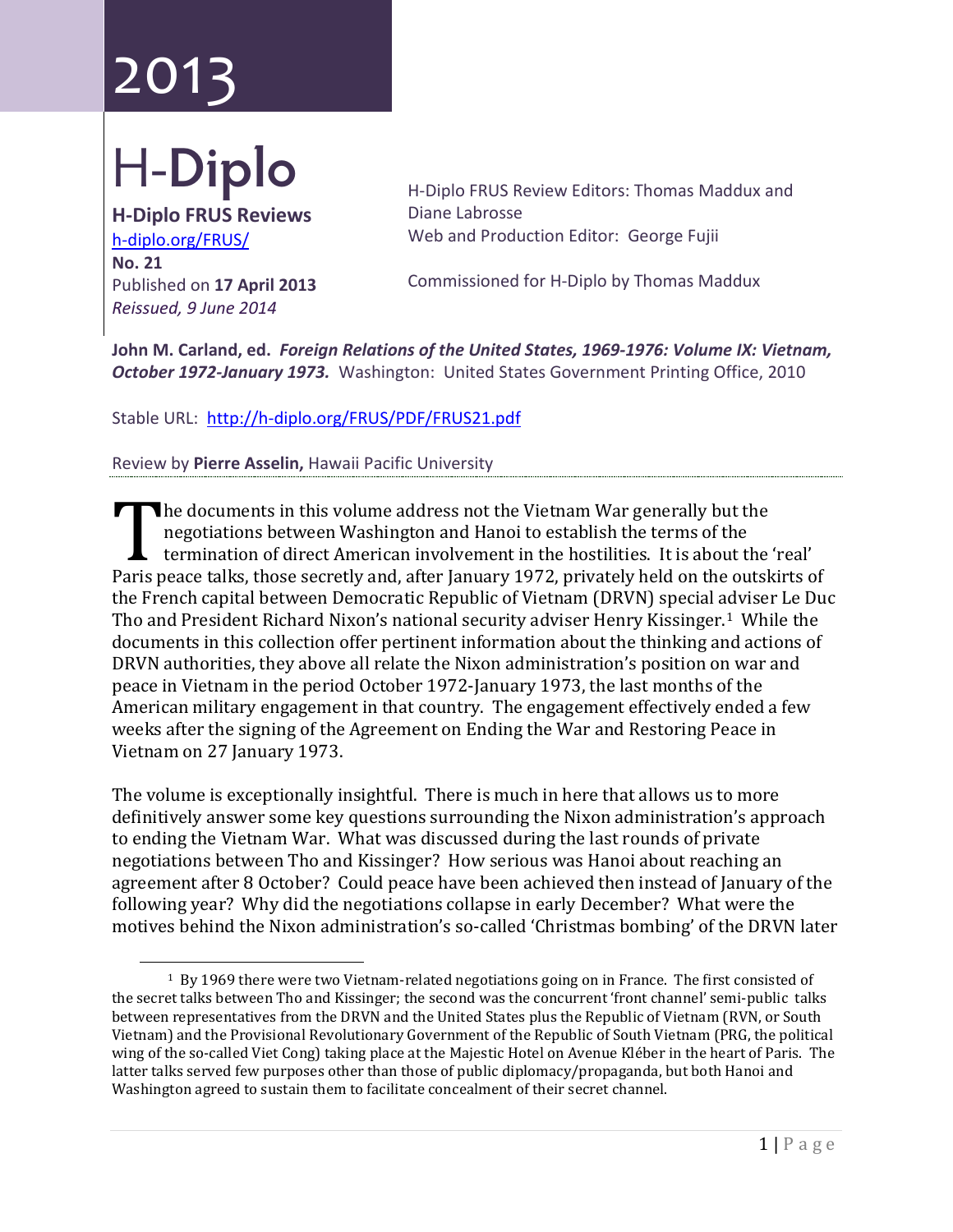that month? What exactly happened during the final round of talks in January 1973 that broke the impasse in the negotiations? Was the January agreement better or worse than the October draft agreement? How important was South Vietnamese president Nguyen Van Thieu in delaying the completion and signing of an agreement? And, finally, did the Nixon administration truly hope to obtain from an agreement nothing but a 'decent interval' before the inevitable happened and Saigon fell to the North? Or was Nixon genuinely committed to a lasting peace, a peace 'with honor'?

It is not by coincidence that this volume begins its coverage in October 1972. That month, the DRVN presented the United States with the first complete draft of a peace agreement. The agreement was meaningful because in it Hanoi made a momentous concession: it agreed to allow Thieu to remain as head of the regime in Saigon after a cease-fire came into effect. This represented the second major breakthrough in the negotiations, and a quid pro quo of sorts for the first breakthrough: the previous year, Washington had agreed to allow DRVN forces (i.e., North Vietnamese "regulars" of the People's Army of Vietnam, or PAVN) to remain in the South after a cease-fire. Hanoi's sudden eagerness to finalize an agreement in October, apparent in the pertinent memoranda of conversations between Le Duc Tho and Henry Kissinger reproduced in the volume, was largely the product of the failure of the Easter Offensive launched earlier in the year, which Hanoi had hoped would cause the collapse of the South but had resulted in massive losses for the DRVN, and the belief that Nixon would be more conciliatory at the bargaining table before the upcoming presidential election in the United States than after. As it turns out, Kissinger was no less eager to end the war. When Tho pressed him for a deadline to complete and sign an agreement, Kissinger replied that "we should be able to complete it during the week of October 22" (18). Although there was no guarantee that Thieu, who was not consulted about the direction of the private talks, would acquiesce in the agreement, Kissinger promised that "we will do our utmost, our maximum, to influence Saigon to accept it" (27).

The terms of the October draft agreement, though far from ideal, were satisfactory to Washington. "If implemented with reasonable rigor," a CIA assessment noted, the draft agreement "could produce the peace with honor long sought by President Nixon and his two predecessors" (333). Indeed, in mid-October Kissinger wrote U.S. ambassador to Vietnam Ellsworth Bunker that "the President is determined to seek a settlement on ceasefire terms now, with or without Thieu" (139). However, for reasons (the status of the demilitarized zone [DMZ] between the two Vietnams, post-cease-fire political issues, and the presence of PAVN forces in the South after a cease-fire) that are clearly delineated in the volume, Thieu rejected the draft agreement. Contrary to what Kissinger had told Bunker of Nixon's intentions, the President refused to go it alone. He deferred to Thieu and implored Hanoi to reopen negotiations so that adjustments to the agreement could be made and Saigon could be appeased.

As this and subsequent events reveal, securing Thieu's sanction of the agreement negotiated with Hanoi was extremely important to Nixon. Among the interesting revelations to come out of the volume are the lengths to which Nixon was prepared to go to get Thieu's consent. "We must have Thieu as a willing partner in making any agreement" (220), he told Kissinger in late October. To that end, his administration spared no effort to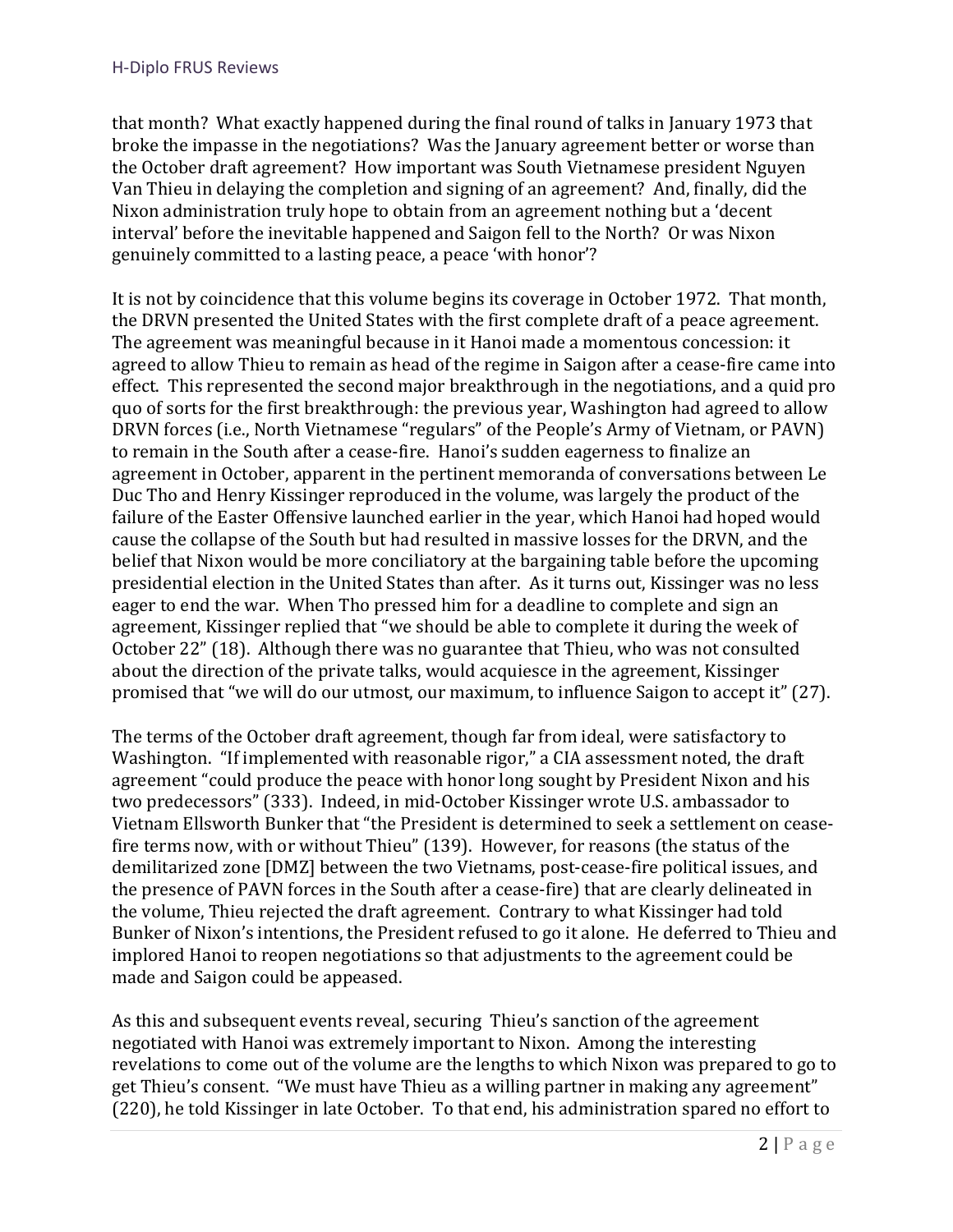<span id="page-2-0"></span>i<br>I

accommodate and assuage Thieu's concerns. From reading the volume one gets the distinct impression that for Nixon, 'peace with honor' meant peace with Hanoi and Saigon, and peace between Hanoi and Saigon. While Kissinger was clearly open to and eventually pressed Nixon for a bilateral deal with Hanoi, the American president could never reconcile himself to that idea. "Making a bilateral thing" was "repugnant" to Nixon "because we lose everything we've done – we could have done that years ago" (420). Thus, there was no possibility of peace in October 1972 because Thieu had no intention of being a party to a compromise agreement and Nixon was absolutely convinced he had to abide Thieu. And while the upcoming presidential election weighed on Nixon's conscience, unlike Kissinger, he was in no rush to complete an agreement before that time. In fact, he preferred "some viable course which would permit us to delay a settlement until after November 7 and hopefully to prevent a blow from either the North or the South before that time" (234). Nixon later confided in Alexander Haig, his Deputy Assistant for National Security Affairs, that "we should not have allowed Henry to feel so compulsive about that election deadline (577).

Hanoi agreed to resume the talks in November. By early December, the two sides had settled all substantive issues except for the DMZ. "The way they phrase [the language on the DMZ]," Kissinger explained later, "we would not just leave their troops there, we would abolish the dividing line between North and South Vietnam, after which they would have an unlimited right of intervention" (642). Washington thus asked for language that strengthened the status of the DMZ, which Hanoi rejected. From the available record it appears that Le Duc Tho was prepared to concede on the issue, but the majority in the Politburo in Hanoi "decided to play for time" (593-94) and suspended the negotiations instead. Exasperated by this turn of events, Nixon searched for ways to break this latest impasse in the talks, to "get their [i.e., the North Vietnamese] attention" (587). He ultimately opted for a plan to "bomb the hell out of 'em" (586) by using B-52s to strike targets in and around Hanoi, to deal "a tremendous psychological blow" (586) to and thus "impress" (587) North Vietnamese decision-makers. "The point," Nixon claimed, was for the campaign to have "symbolism" (588). DRVN negotiators and decision-makers had been forthcoming in the talks in the past "because of their fear of the bombing" (603), the Nixon administration thought. A dramatic bombing campaign against Hanoi itself would have "greater impact, and give the enemy more pause about what would follow" (552).

Some scholars have advanced the argument that the late December 1972 'Christmas bombing' of Hanoi and Haiphong, code-named Linebacker II, was intended more as a means of convincing Saigon to sign an agreement – by demonstrating the resoluteness of the Nixon administration to punish the North if it violated the cease-fire – than as a coercive measure to bring Hanoi back to the conference table and squeeze one more, final concession out of it. Historian Jeffrey Kimball, for example, has written that "in its purpose, Linebacker II was aimed less at punishing Hanoi into making concessions and more at providing Saigon with incentives to cooperate."[2](#page-2-0) The bombing thus represented a "signal"

<sup>2</sup> Jeffrey Kimball, *Nixon's Vietnam War* (Lawrence, KS: University Press of Kansas, 1998), 364.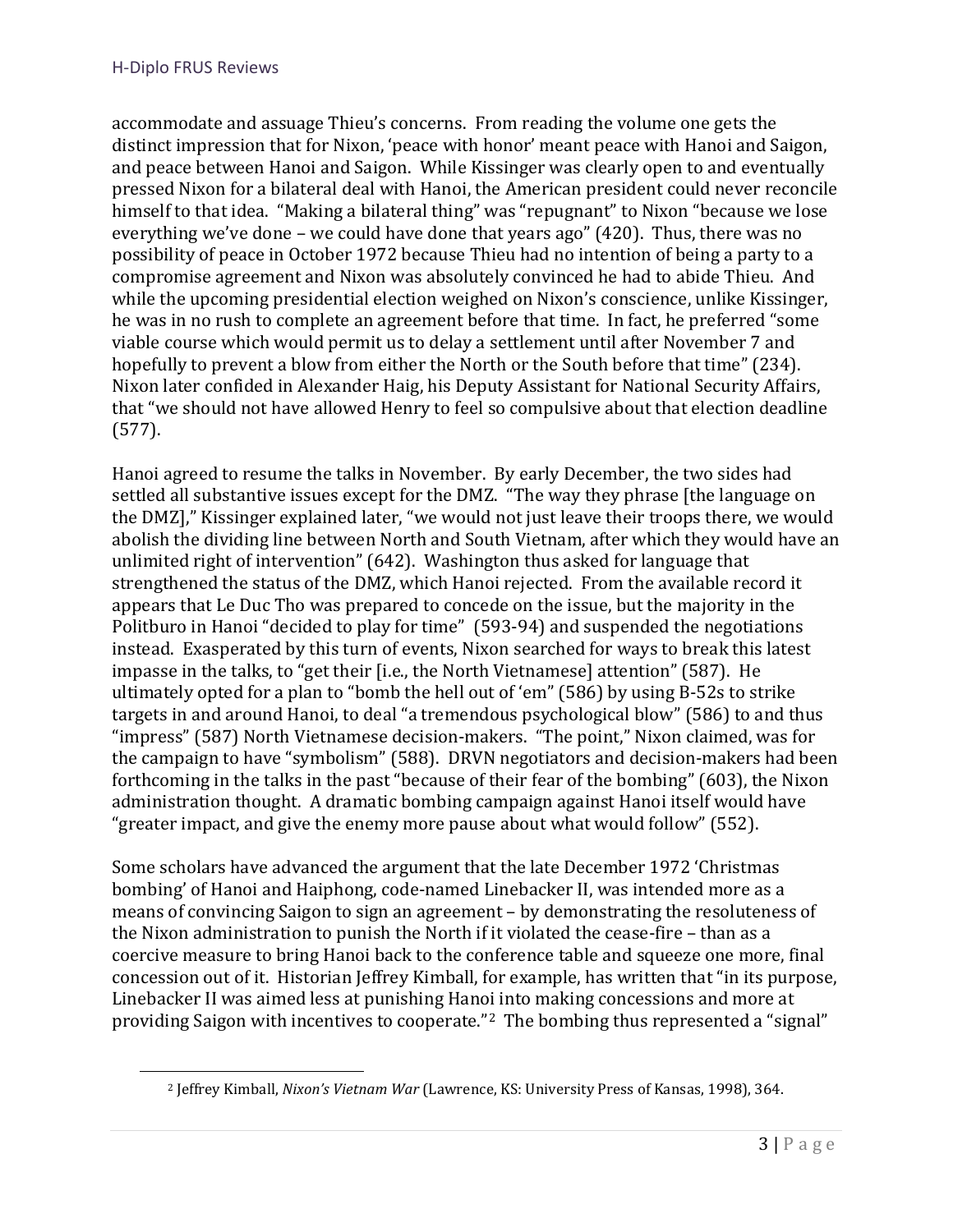that Washington "might intervene with airpower in the civil war that lay ahead."[3](#page-3-0) The volume under review leaves no doubt that the December bombing aimed above all to persuade Hanoi to resume the talks and concede on the DMZ (as well as on the lesser issue of the preamble/signing procedure) so that an agreement could be completed. Bombing the North to 'move' Thieu simply did not figure in the administration's strategic calculations according to the documents in this volume.

Nixon's stratagem was politically costly, but paid dividends. In January 1973 Hanoi returned to the bargaining table and agreed to the same language on the DMZ it had rejected the month before. That and other, lesser concessions allowed the two sides to finalize an agreement eventually signed by all sides – Washington, Hanoi, Saigon, and the Provisional Revolutionary Government of the Republic of South Vietnam (PRG, the political arm of the communist-led National Liberation Front of South Vietnam, or "Viet Cong"). Admittedly, each party endorsed the agreement begrudgingly and/or with some trepidation. But each also understood that that was the best thing to do under existing circumstances. While historians have considered these last concessions mere 'cosmetic' changes to the October draft agreement, they were in fact extremely meaningful, allowing as they did for the completion and signing of a multilateral deal.[4](#page-3-1) The October draft agreement was always just that, a draft. It may have been palatable to Washington and Hanoi, but it was unacceptable to Saigon. The changes made to that agreement after October may seem minor to some scholars, but they clearly mattered to Saigon.

The documents in the volume dispel another argument advanced by Kimball: the "decentinterval solution" according to which Nixon wanted nothing more from a peace agreement than to "countenance" Thieu's inevitable demise after "an appropriately extended period following American withdrawal."[5](#page-3-2) Nixon clearly aspired to achieve more than that as he pursued the negotiations. After Kissinger briefed him about the October draft agreement, Nixon told him that the war must be terminated "with honor," that "I am not going to allow the United States to be destroyed in this thing," and that "these little assholes [i.e., the North Vietnamese] are not going to do it to us" (123). In mid-November, the President instructed Kissinger to "get the very best agreement you can" (421). Shortly thereafter, he pressed his National Security Adviser to "take a hard line with Saigon and an equally hard line with Hanoi" as "our aim will continue to be to end the war with honor." "And if because of the pursuit of our strategy and the accident of the timing of the election we are now in a public relations corner," he added, "we must take our lumps and see it through" (443). The administration had to "see the best possible agreement; we will not sign it until we are convinced it is sound" (505). The closest thing to a reference to a decent-interval

i<br>I

<sup>3</sup> Ibid., 364.

<span id="page-3-2"></span><span id="page-3-1"></span><span id="page-3-0"></span><sup>4</sup> George C. Herring, *America's Longest War: The United States and Vietnam, 1950-1975* [4th ed.], (New York: Mc Graw Hill, 2002), 317; Mark Atwood Lawrence, *The Vietnam War: A Concise International History* (New York: Oxford University Press, 2008), 159; Robert J. McMahon, *The Limits of Empire: The United States and Southeast Asia Since World War II* (New York: Columbia University Press, 1999), 169.

<sup>5</sup> Kimball, *Nixon's Vietnam War.*, 240.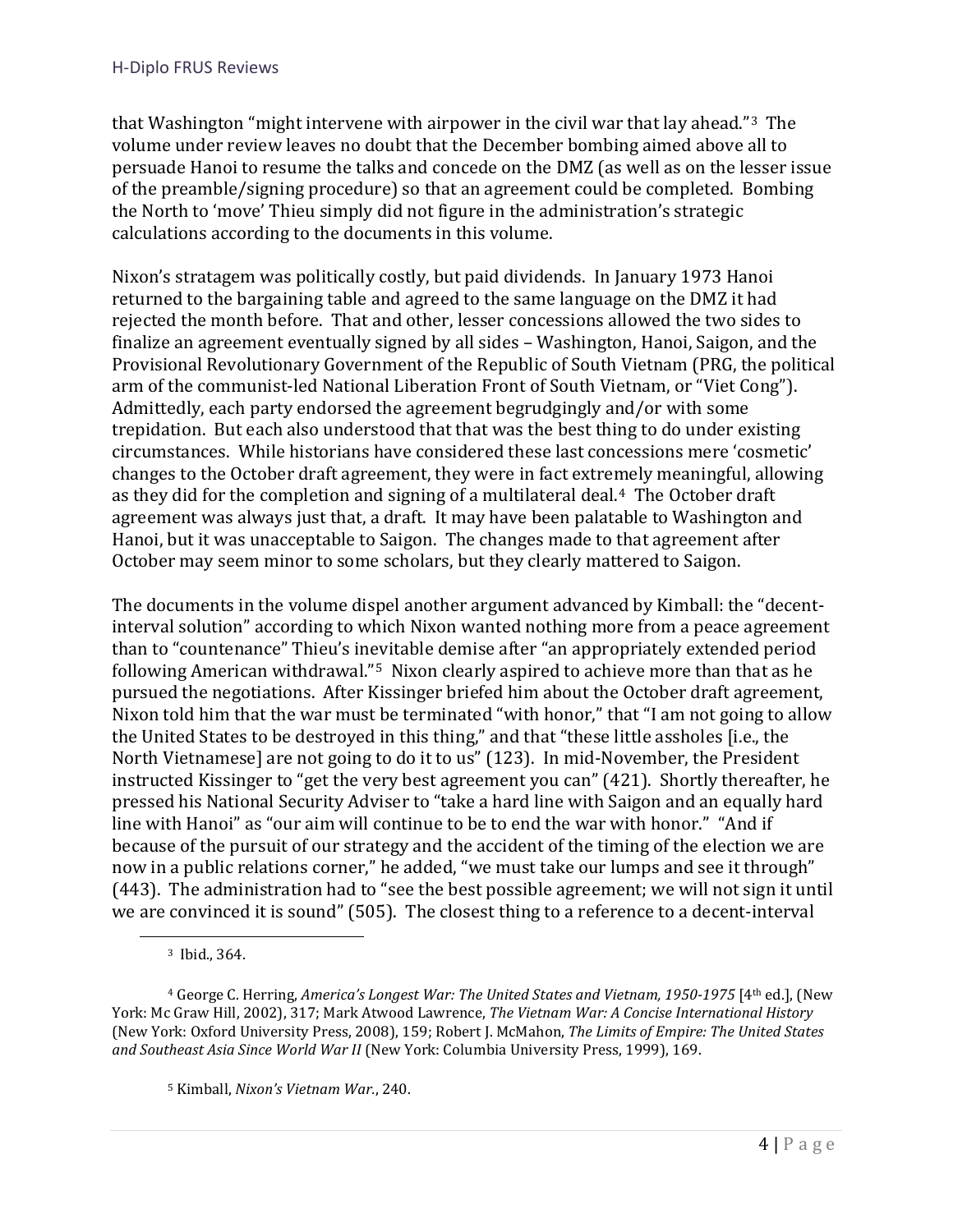solution is a statement Nixon made to Kissinger to the effect that "We must weigh a course of action in which at its worst we would simply decide what was necessary to offer the North Vietnamese to get our prisoners back now and get out now and take the risk of the collapse of Saigon occurring now, rather than waiting until later." But Nixon was quick to add that "this is something we will of course do everything we can to prevent" (534).

The documents in this volume give us no reason to believe the decent-interval solution was actually a strategy followed by the Nixon administration in the Paris talks. "The agreement will be made as strong as possible but the U.S. could never rely simply on an agreement," Nixon acknowledged; therefore, Washington must prepare "contingency plans for threeday and six-day strikes against the North." If Hanoi violated the agreement, "the U.S. response must be all out," the President thought; "we must have our own unilateral capability to prevent violations" (489-90). Clearly, Nixon sought from the negotiations and the peace agreement more than a decent interval before the collapse of the Saigon regime. He understood that victory was impossible; but he was unwilling to capitulate, to abandon South Vietnam, as the decent-interval theory postulates. He expected the worst, to be sure, but hoped for the best and endeavored to secure an agreement that would allow him to fulfill his aspirations. In short, Nixon was committed to getting the best deal he could from Hanoi under very challenging circumstances.

One interesting aspect that comes out of the volume is Nixon's fair attitude vis-à-vis the North Vietnamese. In one conversation, after Kissinger brings up the issue of American reconstruction aid to the DRVN, Nixon responds: "There is no question, no problem. Give'em – give 'em 10 billion, because I believe in this. The fact is if we did it with the Germans, we did it with the Japs, why not for these poor bastards? Don't you agree Henry? Don't you agree, Henry? Goddamnit, I feel for these people. I mean they fought for the wrong reasons, but damn it to hell, I am not – I just feel for people that fight down, and bleed, and get killed" (127). This is 'classic"'Nixon, to be sure, but shockingly compassionate and interesting nonetheless. Equally revealing are documents 54-63 which indicate that Kissinger and Haig did not always see eye-to-eye on issues and did not trust each other.

Lastly, kudos to John Carland for a superb editing job. His notes interspersed thoughout the volume make it easier to navigate the documents and understand the evolution of the peace process. They are especially useful to place into proper context key documents and/or passages within them. Carland also meaningfully enhances the usefulness of the volume by drawing from other published and unpublished sources to clarify certain issues and highlight the inconsistencies between the contents of certain documents and the recollections of key participants, including Kissinger, articulated in their personal memoirs.

**Pierre Asselin** is Associate Professor of History at Hawaii Pacific University in Honolulu. He is the author of *A Bitter Peace: Washington, Hanoi, and the Making of the Paris Agreement* (North Carolina, 2002). Recent publications include "The Democratic Republic of Vietnam and the 1954 Geneva Conference: A Revisionist Critique" in *Cold War History* (2011); "Revisionism Triumphant: Hanoi's Diplomatic Strategy in the Nixon Era" in *Journal of Cold War Studies* (2011); and "'We Don't Want a Munich':